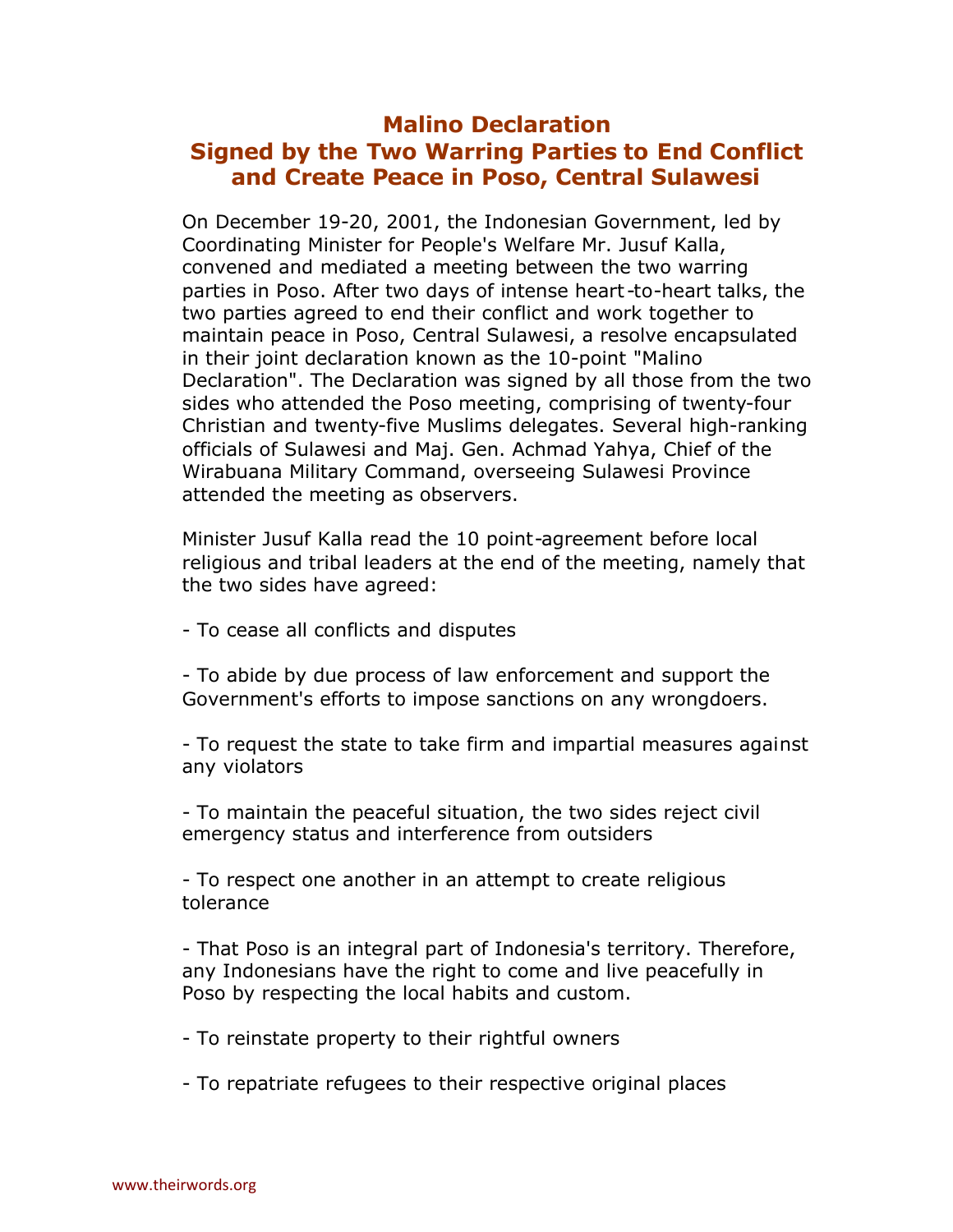- To rehabilitate, along with the Government, the economic assets and infrastructures of the area

- To respect all faith followers to implement their respective religious practices and beliefs as stipulated by the Constitution.

In addition, the two factions also agreed to establish two joint commissions. One will deal with law and order, and the other will oversee social and economic conditions.

The two parties will work with the Government to immediate disseminate the 10-point agreement to the grass root community throughout Poso. The dissemination activities will be carried out by the officials at all levels in the Poso Administration, starting with the regent, district head, village heads, other low-level bureaucrats and assisted by the military.

The violence in Poso first erupted in 1998. The violence had calmed but erupted again over the last two months. Scores of people have been killed and hundreds of houses and worships have been destroyed and burned. The Malino Declaration was the result of the fifth such peace meetings sponsored by the Indonesian Government in an effort to end conflict that brought them into a three-year feud.

Hawid Awaluddin, spokesman for the Muslim Group said that his side was prepared to make peace with their rivals. The same commitment was also expressed by the spokesman for the Christian Group. Minister Jusuf Kalla hailed the Malino Declaration and hoped that this truce will pave the way for a solid reconciliation between the two sides. South Sulawesi Governor, HZB Palaguna said that the peace deal is the right step for the Government to stop the bloody clashes. A member of the House of Representatives from Poso also praised the truce, highlighting the urgent need for establishing peace and order between the two groups. The National Police Chief, Gen. Da'i Bachtiar believed that the Declaration was the reflection of the wish of Poso people to have a peaceful life as they had before the conflict began.

The Indonesian Government have been extremely distressed by the occurrence of renewed violence in Poso, since this kind of communal conflict undermines the very principle of "Unity in Diversity" upon which the Republic is founded. When the violence broke out recently, the Government's immediate priority is to stop